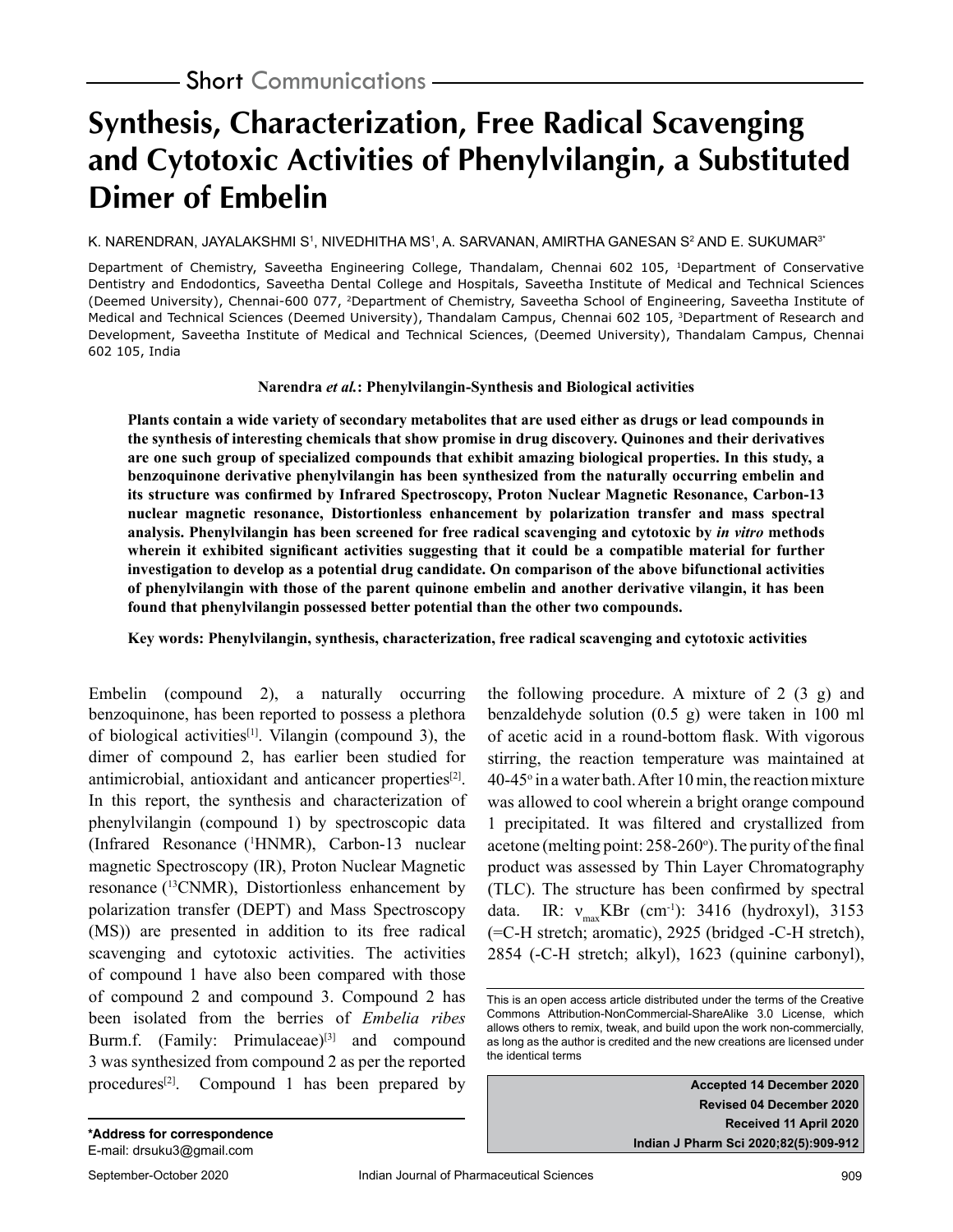1400, 1344, 1320, 1124, 750 (rocking methylene), 697 (methylene bending). <sup>1</sup>HNMR (600 MHz, CDCl<sub>3</sub>, ppm): δ7.28 (5H, m, aromatic protons), 5.69(1H, s, bridged H-a), 2.42(4H, t), 1.46(4H, m, H-c), 1.29 (34.87H, t, H-b), 0.88 (6H, t, H-d) (fig. 1). 13CNMR (150 MHZ, CDCl3 , ppm): δ170.7 (C-1,C-4,C-1',C-4'), 138.2(C-3, C-3'), 133.8 (C-6, C-6'), 130.3(C-19), 128.6 (C-2,C-2'), 128.5(C-20, C-24), 126.9(C-21, C-23), 116.7(C-22), 113.9(C-5, C-5'), 36.6(C-18), 32.0(C-15, C-15'), 29.7(C-9,C-10,C-9',C-10'), 29.6(C-11, C-12, C-13, C-11', C-12', C-13'), 29.4 (C-14,C-14'), 28.0(C-8,C-8'), 22.8(C-7, C-7', C-16,C-16'), 14.2(C-17, C-17'). DEPT: Showed the presence of two methyl carbons, twenty methylene carbons and one methine carbon suggesting the molecular weight as 676. MS (rel. Int.):  $m/z=675$  [M<sup>+</sup>-H]. The structure of compound 1 has been arrived at based on the above spectral information combined with those of compound 2 and compound 3. The free radical scavenging and anti-tumor potentials of compound 1 were evaluated by 2,2-diphenyl-1-picrylhydrazyl (DPPH) method<sup>[4]</sup> and cytotoxic activity by 3-(4,5-Dimethylthiazol-2 yl)-2,5-Diphenyltetrazolium Bromide (MTT) assay using Michigan Cancer Foundation-7 (MCF-7) cell lines<sup>[5]</sup>. These activities were also compared with the parent quinone compound 2 and the dimer, compound 3. Embelin possesses a wide variety of biological

activities, the prominent one being its anti-tumour[3] and antioxidant potential<sup>[6]</sup>. The compound's tolerance of toxicity up to the oral dose of 3000 mg/kg body weight in rats indicated its safety $[7]$ . Due of the widespread applications of compound 2, its derivatives have also been screened for a battery of biological activities. In this study, compound 1, another derivative of compound 2 has been synthesized from the latter (fig. 2) and its structure was confirmed by spectroscopic methods. The free radical scavenging and cytotoxic activities of compound 1 has been carried out in *in vitro* models (DPPH and MTT assay) and the results are presented in Table 1 and 2 respectively. The studies revealed that compound 1 exhibited a significant radical scavenging activity when compared to standard drug ascorbic acid. Compounds 2 and 3 showed relatively less activities. Quinones are acknowledged as potent antioxidants and reported to possess strong free radical scavenging properties. In the *in vitro* methods, the DPPH employed has relatively stable nitrogen-centered free radical that can easily accept an electron or hydrogen radical to become a stable diamagnetic molecule. From the data, it might be proposed that compound 1 could able to reduce the stable free radical of DPPH to the yellow-coloured diphenyl picrylhydrazine exhibiting better free radical scavenging activity in comparison with the standard drug ascorbic acid. The structural-activity relationship



**Fig. 1: 1 H-NMR spectrum of phenylvilangin**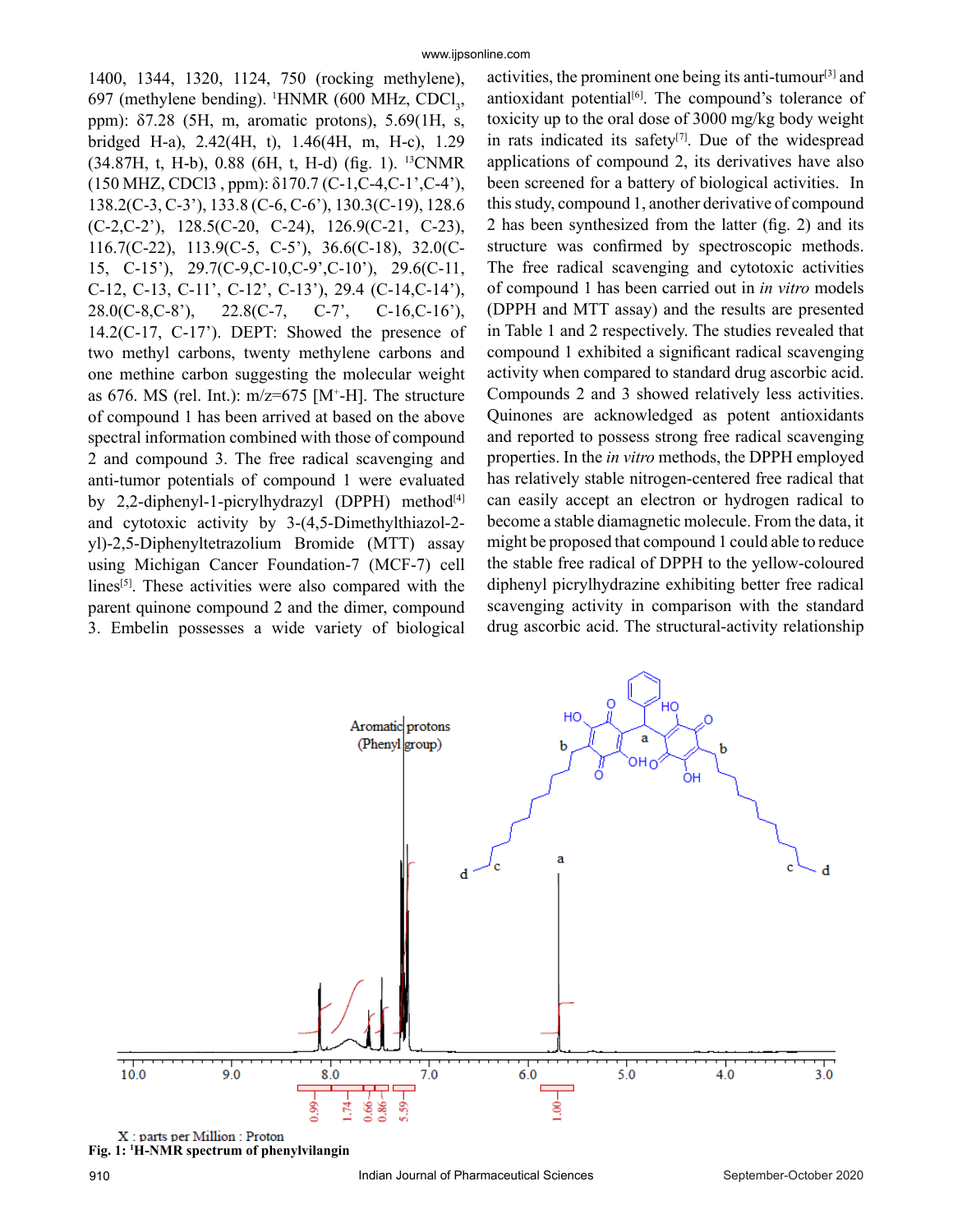

**Fig. 2: Synthesis of phenylvilangin (compound 1) and vilangin (compound 3) from embelin (compound 2)**

|                                                       | TABLE 1: FREE RADICAL SCAVENGING ACTIVITY OF PHENYLVILANGIN (COMPOUND 1), EMBELIN |
|-------------------------------------------------------|-----------------------------------------------------------------------------------|
| (COMPOUND 2) AND VILANGIN (COMPOUND 3) BY DPPH METHOD |                                                                                   |

| Concentration<br>$(\mu g/mL)$ | Percentage inhibition of DPPH by tested compounds |                  |                  |                                    |  |  |
|-------------------------------|---------------------------------------------------|------------------|------------------|------------------------------------|--|--|
|                               |                                                   |                  |                  | <b>Standard</b><br>(Ascorbic acid) |  |  |
| 20                            | $31.77 \pm 0.15$                                  | $21.33 \pm 0.15$ | $28.12 \pm 0.35$ | $49.89 \pm 0.12$                   |  |  |
| 40                            | $39.05 \pm 0.54$                                  | $32.19 \pm 0.17$ | $36.89 \pm 0.65$ | $51.66 \pm 0.25$                   |  |  |
| 60                            | $46.18 \pm 0.29$                                  | $41.18 \pm 0.36$ | $48.01 \pm 0.31$ | $57.64 \pm 0.11$                   |  |  |
| 80                            | $52.15 \pm 0.13$                                  | $48.15 \pm 0.13$ | $56.32 \pm 0.43$ | $63.09 \pm 0.31$                   |  |  |
| 100                           | $88.72 \pm 0.19$                                  | $66.32 \pm 0.43$ | $81.39 \pm 0.32$ | $97.19 \pm 0.21$                   |  |  |

**TABLE 2: CYTOTOXIC ACTIVITY OF PHENYLVILANGIN (COMPOUND 1), EMBELIN (COMPOUND 2) and VILANGIN (COMPOUND 3) BY MTT ASSAY**

| Viability % |                              |       |       |       |       |       |       |                     |                 |       |
|-------------|------------------------------|-------|-------|-------|-------|-------|-------|---------------------|-----------------|-------|
| Compound    | Sample concentration (µg/mL) |       |       |       |       |       |       | $IC_{50}(\mu g/mL)$ |                 |       |
|             | 1000                         | 500   | 250   | 125   | 62.5  | 31.2  | 15.6  | 7.8                 | Cell<br>control | MCF-7 |
| 1           | 13.17                        | 20.34 | 29.12 | 37.11 | 49.53 | 56.43 | 67.56 | 74.92               | 100             | 56    |
|             | 16.24                        | 21.11 | 33.42 | 49.01 | 58.21 | 72.67 | 81.62 | 90.98               | 100             | 119   |
| 3           | 19.19                        | 28.16 | 40.5  | 51.16 | 59.1  | 69.56 | 78.21 | 92.53               | 100             | 139   |

study revealed that the antioxidant activity of compound 1 could be attributed to the electron donating nature of the –OH on hydroquinone scaffold followed by reduction of free radical DPPH and prevention of cell damage. The cytotoxic study data revealed that compound 1 had higher activity towards cancerous MCF-7 cell line at low concentration with  $IC_{50}$  value 56 μg/ml. This might be attributed to the sensitivity of cancer cell over compound 1 as well as the difference in membrane structure and protein composition[8]. Further the significant antitumor activity of compound 1 may also be attributed to its molecular size, hydrophobic nature of undecayl carbon chain and steric hindrance which might have improved its cellular permeability and restriction towards cancer progression<sup>[9]</sup>.

## **Acknowledgements:**

The authors thank the management of Saveetha Institute of Medical and Technical Sciences (SIMATS), Chennai for facilities and encouragement. They also express their thanks to Sophisticated Analytical Instrumentation Facility, I.I.T.Bombay, Mumbai for recording spectral data of the compounds.

#### **Conflict of interests:**

The authors declared no conflict of interest.

## **REFERENCES**

1. Poojari R. Embelin-a drug of antiquity: shifting the paradigm towards modern medicine. Expert Opin Investig Drugs 2014;23(3):427-44.